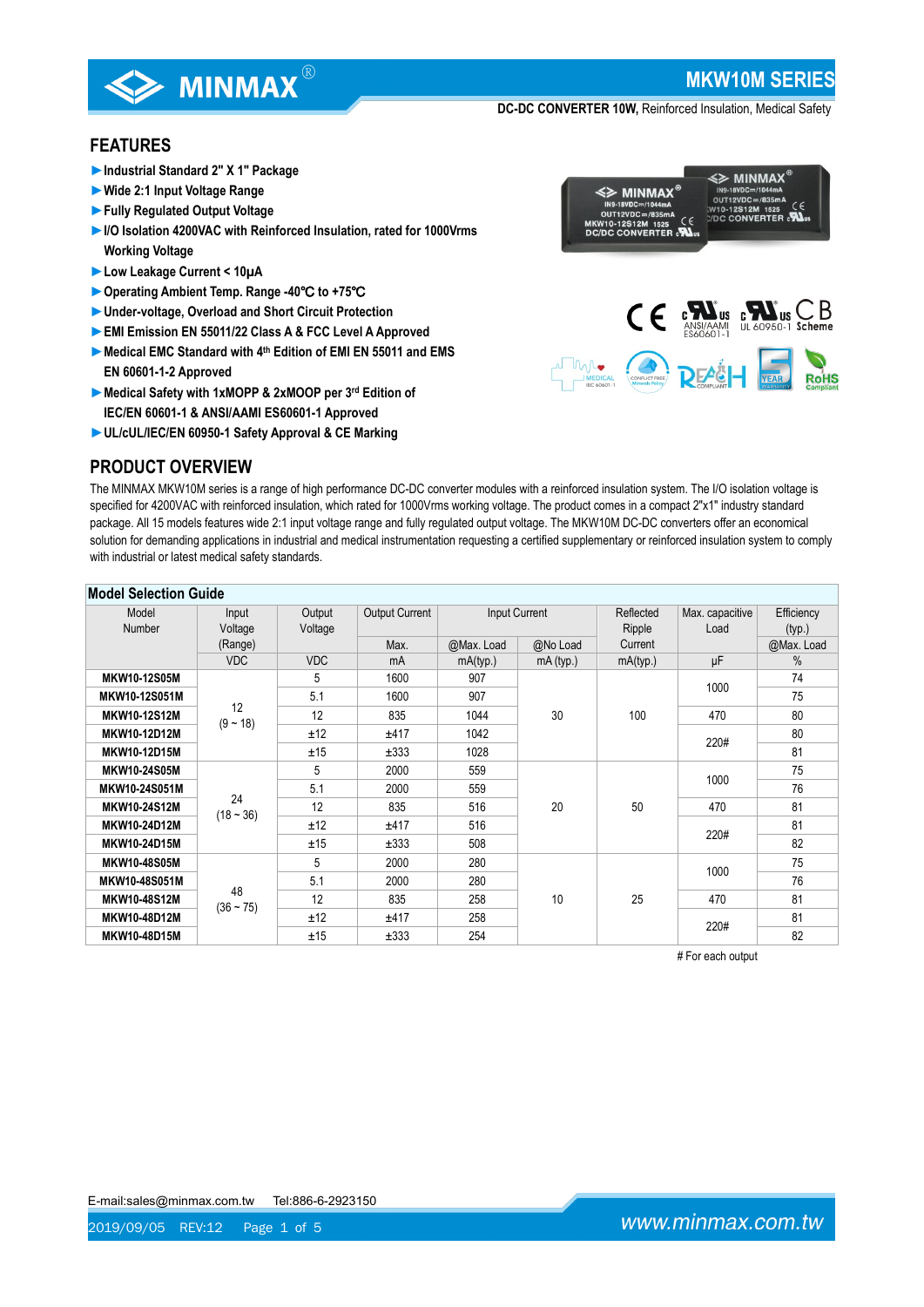

## **Input Specifications**

| <b>HINAL ANAAHIAAHAHA</b>         |                  |                      |     |                  |            |
|-----------------------------------|------------------|----------------------|-----|------------------|------------|
| Parameter                         | Model            | Min.<br>Max.<br>Typ. |     |                  | Unit       |
| Input Surge Voltage (1 sec. max.) | 12V Input Models | $-0.7$               | --- | 25               |            |
|                                   | 24V Input Models | $-0.7$               | --- | 50               |            |
|                                   | 48V Input Models | $-0.7$               | --- | 100              |            |
|                                   | 12V Input Models |                      | 8   |                  |            |
| Start-Up Threshold Voltage        | 24V Input Models | 13                   | 15  | 18               | <b>VDC</b> |
|                                   | 48V Input Models | 30                   | 33  | 36               |            |
| Under Voltage Shutdown            | 12V Input Models | $---$                | --- | 8.5              |            |
|                                   | 24V Input Models | $--$                 | --- | 16               |            |
|                                   | 48V Input Models | $--$                 | --- | 34               |            |
| Short Circuit Input Power         | All Models       | ---                  | --- | 3000             | mW         |
| Input Filter                      |                  |                      |     | Internal Pi Type |            |

## **Output Specifications**

| Parameter                              | <b>Conditions / Model</b>      | Min.                       | Typ. | Max.  | Unit  |                     |
|----------------------------------------|--------------------------------|----------------------------|------|-------|-------|---------------------|
| <b>Output Voltage Setting Accuracy</b> |                                |                            | ---  | ---   | ±1.0  | %Vnom.              |
| Output Voltage Balance                 | Dual Output, Balanced Loads    |                            | ---  | ±0.5  | ±2.0  | $\%$                |
| Line Regulation                        | Vin=Min. to Max. @Full Load    |                            | ---  | ±0.3  | ±0.5  | $\%$                |
|                                        | lo=15% to 100%                 |                            | ---  | ±0.5  | ±1.0  | %                   |
| Load Regulation                        | lo=5% to 100%                  |                            | ---  | ±0.6  | ±1.2  | %                   |
|                                        | 0-20 MHz Bandwidth             | 5V & 5.1V Output Models    | ---  | ---   | 100   | $mV_{P-P}$          |
| Ripple & Noise                         |                                | <b>Other Output Models</b> | ---  | ---   | 150   | $mV_{P-P}$          |
| Minimum Load                           | No minimum Load Requirement    |                            |      |       |       |                     |
| Over Load Protection                   |                                |                            | 120  | 150   |       | $\%$                |
| <b>Transient Recovery Time</b>         | 25% Load Step Change           |                            | ---  | 300   | 600   | usec                |
| <b>Transient Response Deviation</b>    |                                |                            | ---  | ±3    | ±5    | $\%$                |
| <b>Temperature Coefficient</b>         |                                |                            | ---  | ±0.02 | ±0.05 | $\%$ <sup>°</sup> C |
| Short Circuit Protection               | Continuous, Automatic Recovery |                            |      |       |       |                     |

# **Isolation, Safety Standards**

| Parameter                 | Conditions<br>Min.<br>Typ.                                                                                           |      | Max. | Unit |               |  |
|---------------------------|----------------------------------------------------------------------------------------------------------------------|------|------|------|---------------|--|
|                           | Reinforced Insulation, Rated For 60 Seconds                                                                          | 4200 |      |      | <b>VACrms</b> |  |
| I/O Isolation Voltage     | 300Vrms working voltage according to IEC/EN 60601-1                                                                  |      |      |      |               |  |
|                           | 1000Vrms working voltage according to IEC/EN 60950-1                                                                 |      |      |      |               |  |
| Leakage Current           | 240VAC, 60Hz                                                                                                         |      |      | 10   | μA            |  |
| I/O Isolation Resistance  | 500 VDC                                                                                                              | 10   | ---  |      | GΩ            |  |
| I/O Isolation Capacitance | 100kHz, 1V                                                                                                           |      | 60   | 80   | рF            |  |
|                           | UL/cUL 60950-1, CSA C22.2 No. 60950-1                                                                                |      |      |      |               |  |
| <b>Safety Standards</b>   | ANSI/AAMI ES60601-1, CAN/CSA-C22.2 No. 60601-1                                                                       |      |      |      |               |  |
|                           | IEC/EN 60950-1, IEC/EN 60601-1 3rd Edition 1xMOPP & 2xMOOP                                                           |      |      |      |               |  |
|                           | UL/cUL 60950-1 recognition (UL certificate), IEC/EN 60950-1 (CB-report)                                              |      |      |      |               |  |
| Safety Approvals          | ANSI/AAMI ES60601-1 1xMOPP & 2xMOOP recognition (UL certificate), IEC/EN 60601-1 3 <sup>rd</sup> Edition (CB-report) |      |      |      |               |  |

# **General Specifications** Parameter **Min. And Typ. In the Conditions** Conditions Min. Nin. Nin. | Typ. | Max. | Unit Switching Frequency **120 120 120 120 120 120 kHz** MTBF(calculated) MIL-HDBK-217F@25°C, Ground Benign 1,000,000 --- - -- Hours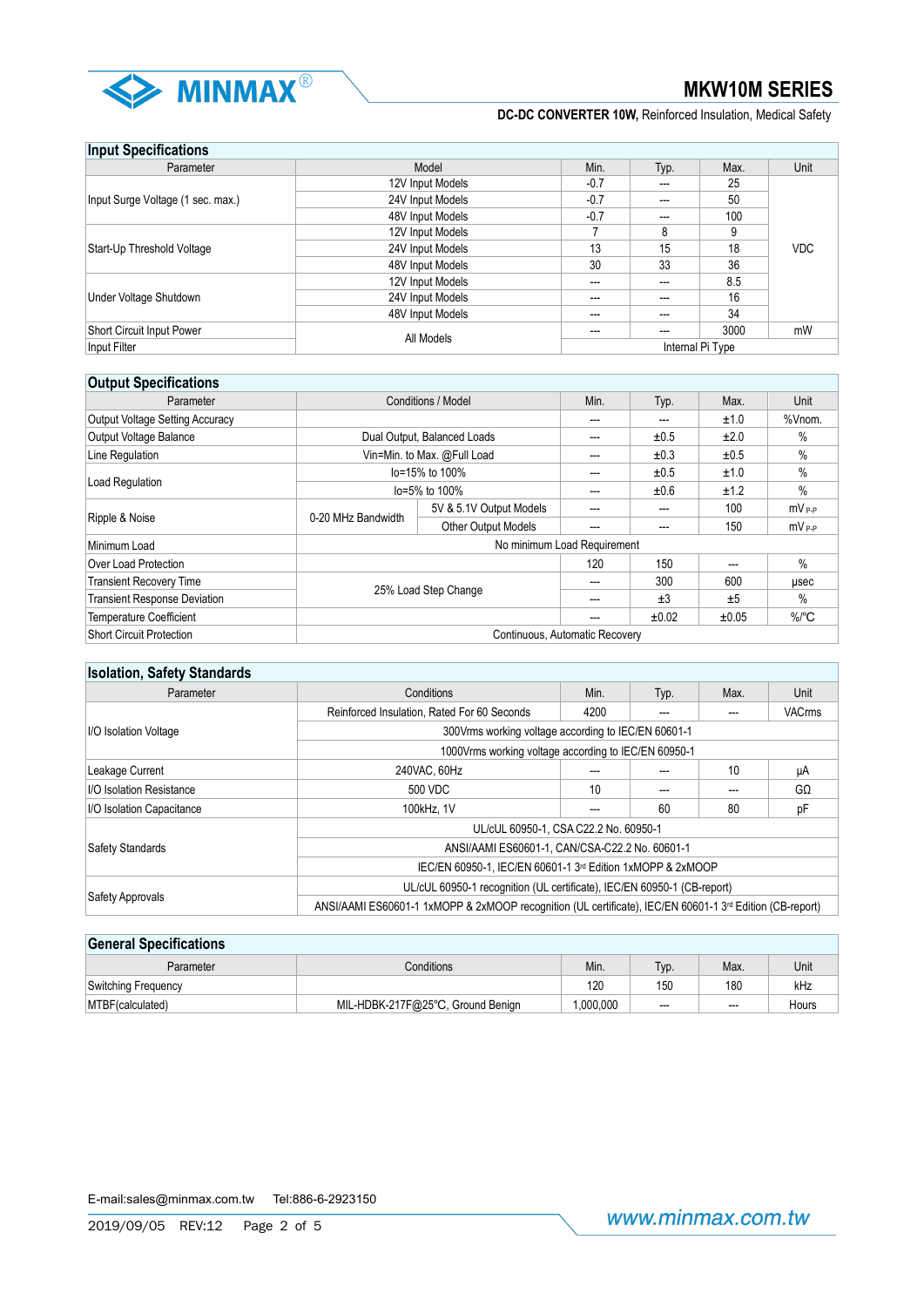

# **EMC Specifications**

| <b>EINS SPOSITIONISTIS</b> |                        |                                                |         |  |  |  |  |
|----------------------------|------------------------|------------------------------------------------|---------|--|--|--|--|
| Parameter                  | Standards & Level      |                                                |         |  |  |  |  |
| EMI                        | Conduction & Radiation | EN 55011, EN 55022, FCC part 15                | Class A |  |  |  |  |
|                            | EN 60601-1-24th        |                                                |         |  |  |  |  |
|                            | <b>ESD</b>             | EN 61000-4-2 Air $\pm$ 15kV, Contact $\pm$ 8kV |         |  |  |  |  |
|                            | Radiated immunity      | EN 61000-4-3 10V/m                             | Α       |  |  |  |  |
| EMS                        | Fast transient $(5)$   | EN 61000-4-4 $\pm$ 2kV                         |         |  |  |  |  |
|                            | $Surge$ (5)            | EN 61000-4-5 $\pm$ 1kV                         |         |  |  |  |  |
|                            | Conducted immunity     | EN 61000-4-6 10Vrms                            | A       |  |  |  |  |
|                            | <b>PFMF</b>            | EN 61000-4-8 30A/m                             |         |  |  |  |  |

## **Environmental Specifications**

| Parameter                                                      | Min.  | Max.   | Unit        |
|----------------------------------------------------------------|-------|--------|-------------|
| Operating Ambient Temperature Range (See Power Derating Curve) | -40   | $+75$  | °C          |
| Case Temperature                                               | ---   | $+95$  | °C          |
| Storage Temperature Range                                      | -50   | $+125$ | $^{\circ}C$ |
| Humidity (non condensing)                                      | $---$ | 95     | $%$ rel. H  |
| Altitude                                                       | ---   | 4000   | m           |
| Lead Temperature (1.5mm from case for 10Sec.)                  | ---   | 260    | °C          |

## **Power Derating Curve**



### **Notes**

- 1 Specifications typical at Ta=+25℃, resistive load, nominal input voltage and rated output current unless otherwise noted.
- 2 Transient recovery time is measured to within 1% error band for a step change in output load of 75% to 100%.
- 3 We recommend to protect the converter by a slow blow fuse in the input supply line.
- 4 Other input and output voltage may be available, please contact factory.
- 5 To meet EN 61000-4-4 & EN 61000-4-5, an external capacitor across the input pins is required. Suggested capacitor: 330μF/100V.
- 6 Specifications are subject to change without notice.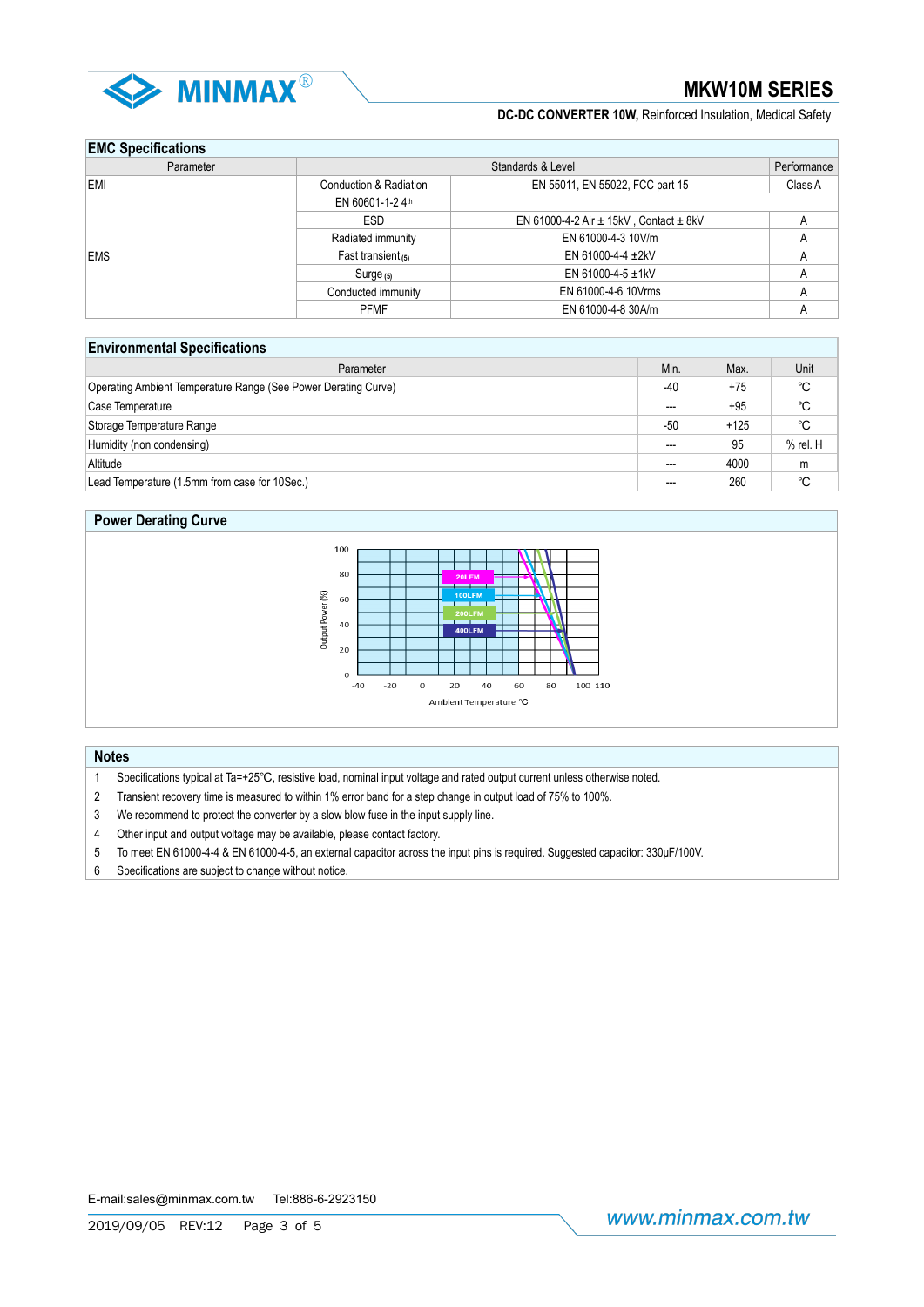